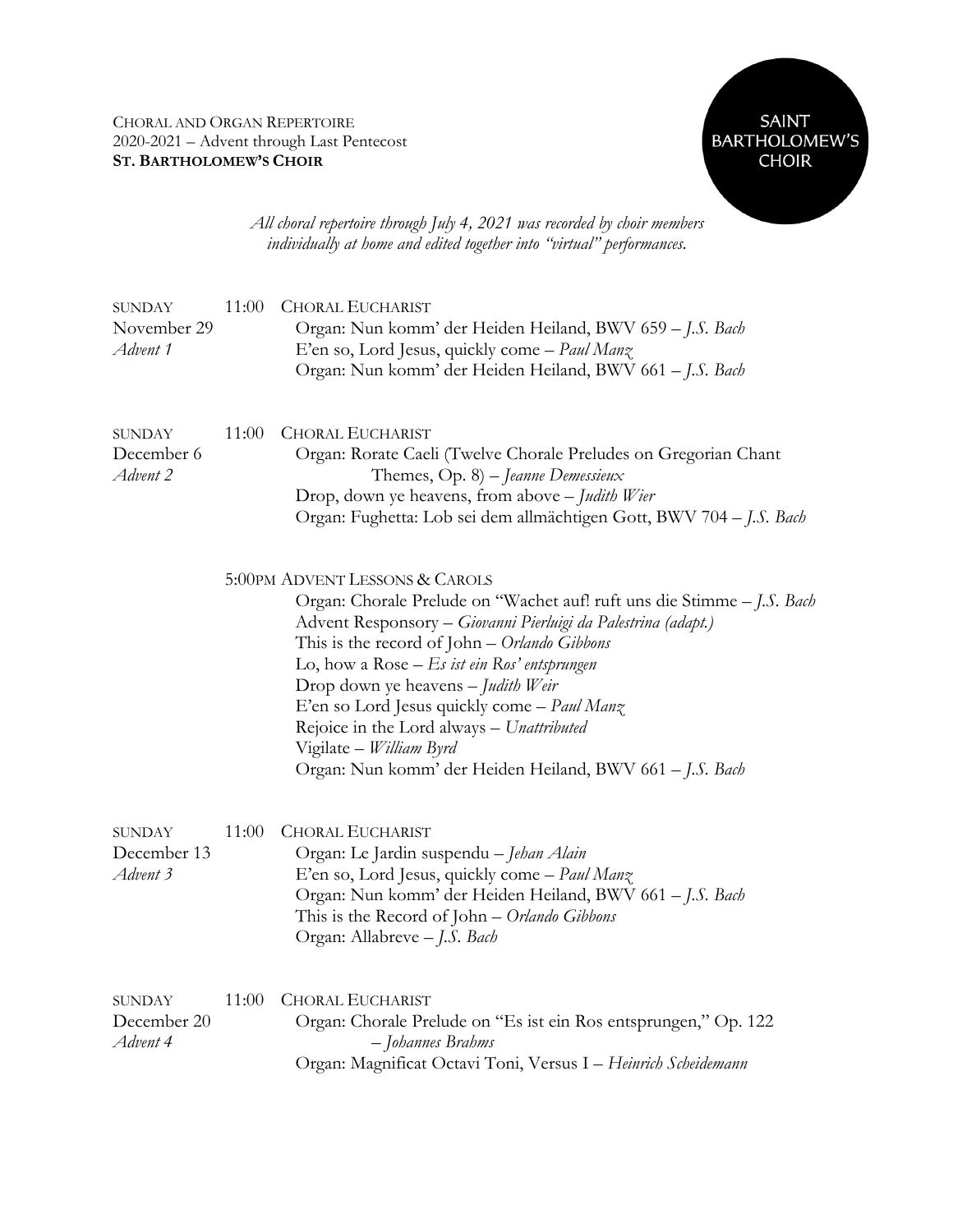## CHORAL & ORGAN REPERTOIRE LIST 2020-2021 – ADVENT THROUGH LAST PENTECOST

| <b>SUNDAY</b>                                       | 5:00PM CHRISTMAS LESSONS & CAROLS<br>with St. Bart's Singers $\mathcal{Q}$ St. Bartholomew's Choristers<br>Organ: Noël Etranger - Louis-Claude Daquin<br>Ding, dong merrily on high - arr. Charles Wood<br>Sussex Carol - arr. David Willcocks<br>The Holly and the Ivy – arr. Paolo Bordignon<br>Infant holy, infant lowly - arr. David Willcocks<br>In the bleak midwinter - Harold Darke<br>Gesù Bambino - Pietro Yon<br>Candlelight Carol - John Rutter<br>Organ: Postlude on "Mendelssohn" - David Willcocks                                                                                                                                              |
|-----------------------------------------------------|----------------------------------------------------------------------------------------------------------------------------------------------------------------------------------------------------------------------------------------------------------------------------------------------------------------------------------------------------------------------------------------------------------------------------------------------------------------------------------------------------------------------------------------------------------------------------------------------------------------------------------------------------------------|
| THURSDAY<br>December 24<br>Christmas Eve            | 7:00PM FESTIVAL CHORAL EUCHARIST<br>with St. Bart's Singers $\mathcal{Q}$ St. Bartholomew's Choristers<br>In Dulci Jubilo - Marcel Dupré<br>Organ:<br>Noël Etranger - Louis-Claude Daquin<br>Christmas Cradle Song - Alfred Hollins<br>Noël X: Grand jeu et duo - Louis-Claude Daquin<br>Organ, Harp, & Violin:<br>Fantasia on "Greensleeves" – arr. Ralph Vaughan Williams<br>Sleep of the Infant Jesus - Henri Büsser<br>Mass at the Crèche - George Malcolm<br>Infant holy, Infant lowly - arr. David Willcocks<br>Sussex Carol - arr. David Willcocks<br>O Magnum Mysterium – Tomás Luis de Victoria<br>Organ: Postlude on "Mendelssohn" - David Willcocks |
| <b>FRIDAY</b><br>December 25<br>Christmas Day       | FESTIVAL CHORAL EUCHARIST<br>10:00<br>12:00PM<br>with St. Bart's Singers $\mathcal{Q}$ St. Bartholomew's Choristers<br>Organ: La Nativité (Trois Poèmes Liturgiques, Op. 2) - Jean Langlais<br>Mass at the Crèche - George Malcolm<br>Ding, dong, merrily on high – arr. Charles Wood<br>In the bleak midwinter - Harold Darke<br>The Infant King - arr. David Willcocks<br>Organ: Bring a torch, Jeanette, Isabella - Keith Chapman                                                                                                                                                                                                                           |
| SUNDAY<br>December 27<br>The Sunday after Christmas | 11:00<br><b>CHORAL EUCHARIST</b><br>Organ: Christmas Cradle Song - Alfred Hollins<br>The Holly and Ivy – arr. Paolo Bordignon<br>Organ: In Dulci Jubilo, BWV 729 - J.S. Bach                                                                                                                                                                                                                                                                                                                                                                                                                                                                                   |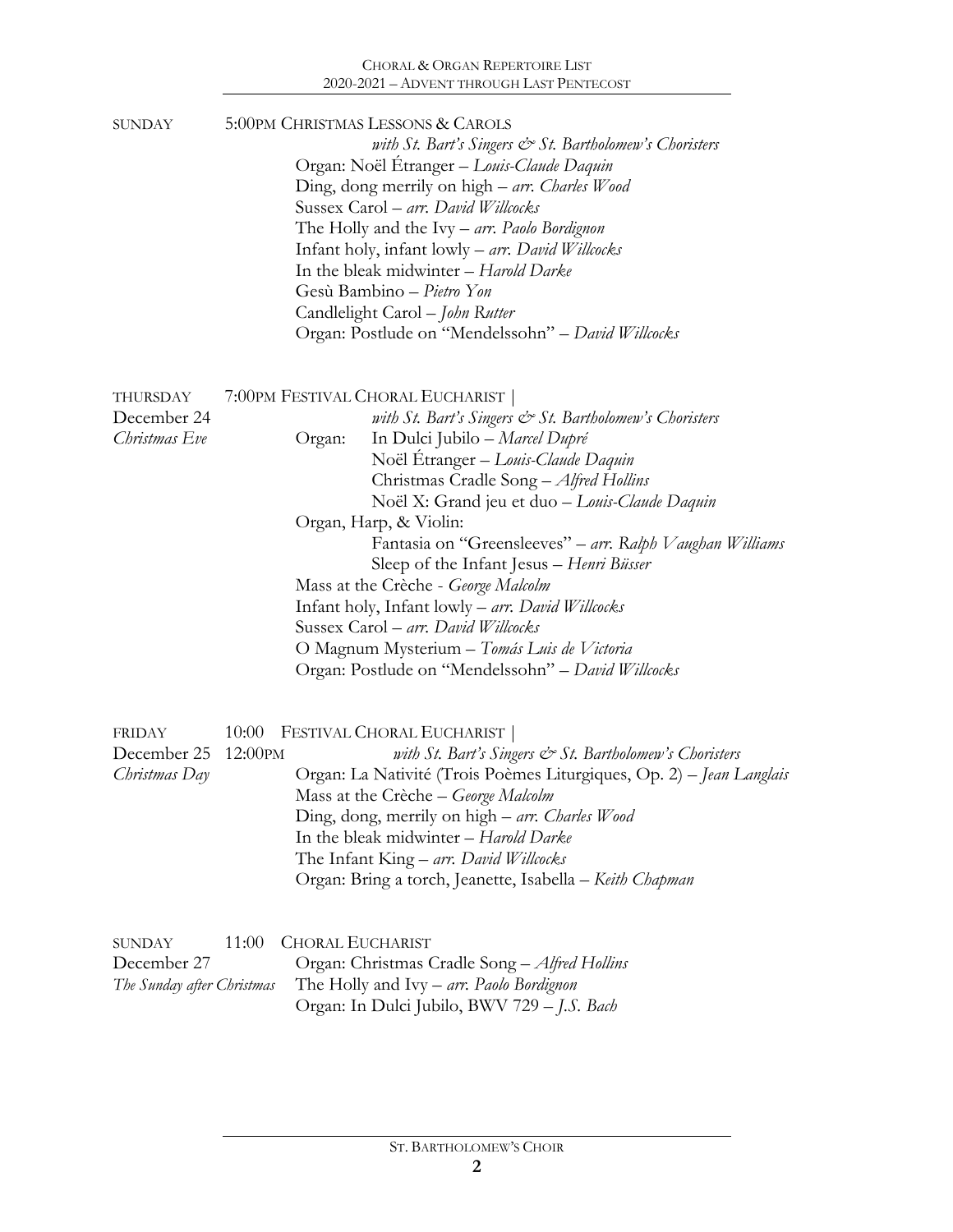| 11:00<br><b>SUNDAY</b><br>January 3<br>The Epiphany (transferred) | <b>CHORAL EUCHARIST</b><br>Organ: Three Kings of Orient - Janet Link<br>In the bleak midwinter - Harold Darke                                                                                                                                      |
|-------------------------------------------------------------------|----------------------------------------------------------------------------------------------------------------------------------------------------------------------------------------------------------------------------------------------------|
|                                                                   | Organ: Wir Christenleut, BWV 612 - J. S. Bach                                                                                                                                                                                                      |
| 11:00<br><b>SUNDAY</b><br>January 10<br>The Baptism of our Lord   | <b>CHORAL EUCHARIST</b><br>Organ: Prelude on "Caithness," Healey Willan<br>Tribus Miraculis - Luca Marenzio<br>Organ: Postlude on "Salzburg," Mary Beth Bennett                                                                                    |
| 11:00<br><b>SUNDAY</b><br>January 17<br>MLK (observed)            | <b>CHORAL EUCHARIST</b><br>Organ: Das alte Jahr vergangen ist, BWV 614 – J.S. Bach<br>Surge, Illuminare - William Byrd<br>Organ: In dir is Freude, BWV 615 - J.S. Bach                                                                             |
| 11:00<br><b>SUNDAY</b><br>January 24                              | <b>CHORAL EUCHARIST</b><br>Organ: Concerto in B Minor - Antonio Vivaldi, arr. Johann Gottfried Walther<br>Sunday III after the Epiphany Even such is Time - Bob Chilcott<br>Organ: Allegro (Concerto in A Minor) - Antonio Vivaldi, arr. J.S. Bach |
| 11:00<br><b>SUNDAY</b><br>January 31                              | <b>CHORAL EUCHARIST</b><br>Organ: Andante für eine Walze in eine kleine Orgel, K. 616 – W.A. Mozart<br>Sunday IV after the Epiphany Laudate Dominum - W.A. Mozart<br>Organ: Toccata and Fugue in F, BuxWV 157 – Dieterich Buxtehude                |
| 11:00<br><b>SUNDAY</b><br>February 7                              | <b>CHORAL EUCHARIST</b><br>Organ: Aria (Suite, 1995) - John Weaver<br>Sunday V after the Epiphany Pilgrim's Hymn - Stephen Paulus<br>Organ: Moderato (Three Tone Pieces, Op. 22) - Niels Gade                                                      |
| 11:00<br><b>SUNDAY</b><br>February 14<br>Last Epiphany            | <b>CHORAL EUCHARIST</b><br>Organ: Prelude & Fugue in D Major, BWV 532 - J.S. Bach<br>O Jesu Christ, meins Leben's Licht, BWV 118 - J.S. Bach                                                                                                       |
| WEDNESDAY<br>February 17<br>Ash Wednesday                         | <b>6:00PM CHORAL EUCHARIST</b><br>Missa XI 'Orbis Factor' - Plainsong<br>Psalm 51: 1-18 - Herbert Howells<br>Call to remembrance - Richard Farrant<br>Organ: O Mensch, bewein dein Sünde groß, BWV 622 - J.S. Bach                                 |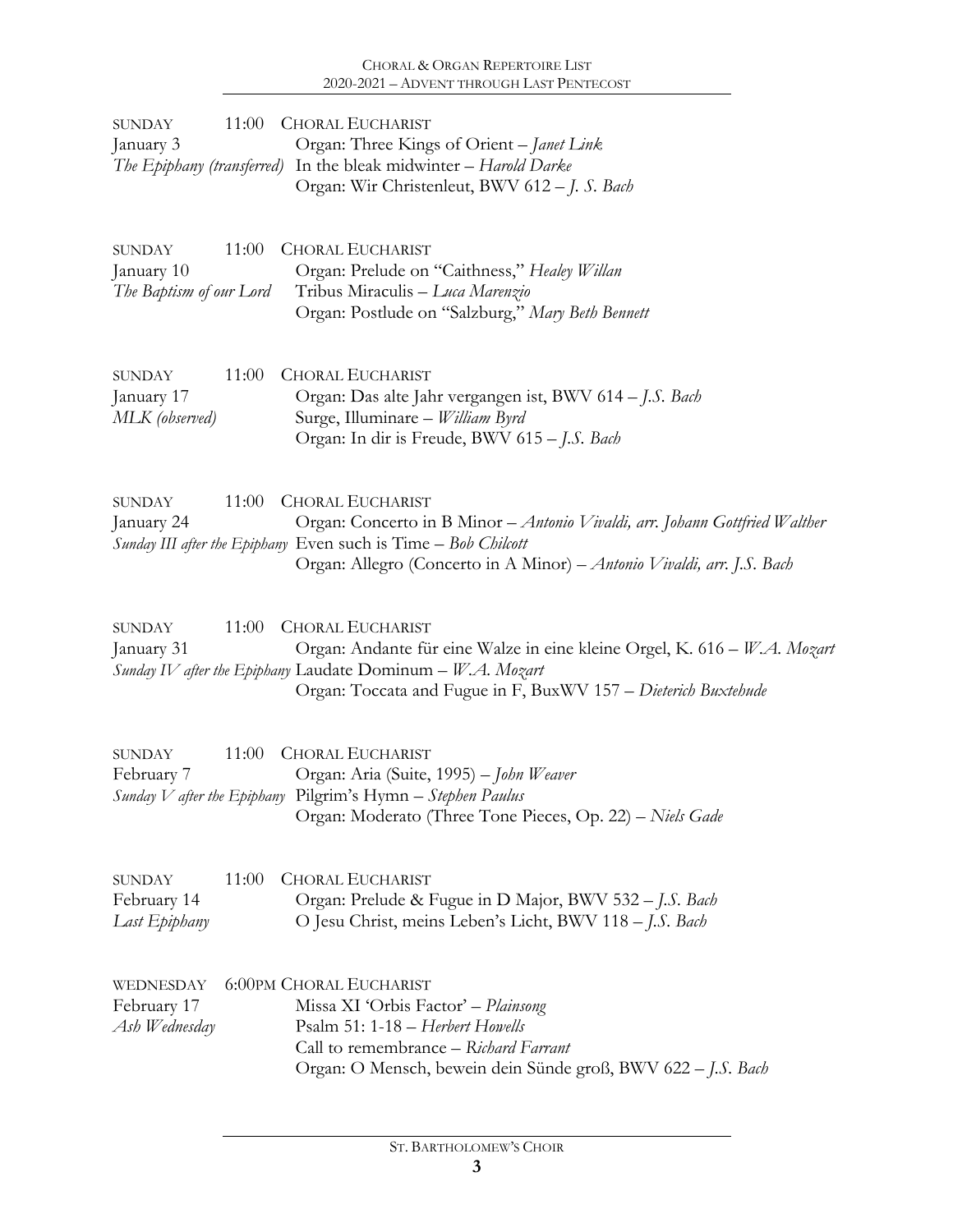| 11:00<br><b>SUNDAY</b><br>February 21<br>First Sunday in Lent  | <b>CHORAL EUCHARIST</b><br>Organ: Erhalt uns Herr bei deinem Wort, BuxWV 185 - Dieterich Buxtehude<br>Psalm 25: 1-9 - Plainsong<br>Corpus Christi Carol - Benjamin Britten<br>Organ: Fuga III on B.A.C.H. - Robert Schumann                                 |  |  |
|----------------------------------------------------------------|-------------------------------------------------------------------------------------------------------------------------------------------------------------------------------------------------------------------------------------------------------------|--|--|
| 11:00<br><b>SUNDAY</b><br>February 28<br>Second Sunday in Lent | <b>CHORAL EUCHARIST</b><br>Organ: Prelude & Fugue in B Minor, BWV 544 - J.S. Bach<br>When I survey the wondrous Cross - arr. David Willcocks                                                                                                                |  |  |
| 11:00<br><b>SUNDAY</b><br>March 7<br>Third Sunday in Lent      | <b>CHORAL EUCHARIST</b><br>Organ: Adoration - Florence Price<br>Crux fidelis - attr. John IV of Portugal<br>Organ: Con moto maestoso (Sonata in A Major, Op. 65 No. 3)<br>$-$ Felix Mendelssohn                                                             |  |  |
| 11:00<br><b>SUNDAY</b><br>March 14<br>Fourth Sunday in Lent    | <b>CHORAL EUCHARIST</b><br>Organ: from Eleven Chorale Preludes, Op. 122 - Johannes Brahms<br>Schmücke dich, O liebe Seele<br>Herzliebster Jesu<br>Sicut Cervus - Giovanni Piergluigi da Palestrina<br>Organ: Contrapunctus I (The Art of Fugue) – J.S. Bach |  |  |
| 11:00<br><b>SUNDAY</b><br>March 21<br>Fifth Sunday in Lent     | <b>CHORAL EUCHARIST</b><br>Organ: Andante Sostenuto ('Symphonie Gothique' Op. 70)<br>- Charles-Marie Widor<br>Psalm 51: 1-18 - Herbert Howells<br>Salvator Mundi I - Thomas Tallis<br>Organ: Allegro (Sonata No. 1) - Joseph Gabriel Rheinberger            |  |  |
| 11:00<br><b>SUNDAY</b><br>March 28<br>Palm Sunday              | <b>CHORAL EUCHARIST</b><br>Organ: Valet will ich dir geben, BWV 736 - J.S. Bach<br>Hosanna to the Son of David - Orlando Gibbons                                                                                                                            |  |  |
| <b>SUNDAY</b><br>April 1<br>Maundy Thursday                    | <b>6:00PM CHORAL EUCHARIST</b><br>Organ: Le Banquet céleste – Olivier Messiaen<br>Psalm 22 - Plainsong<br>Ubi Caritas - Maurice Duruflé                                                                                                                     |  |  |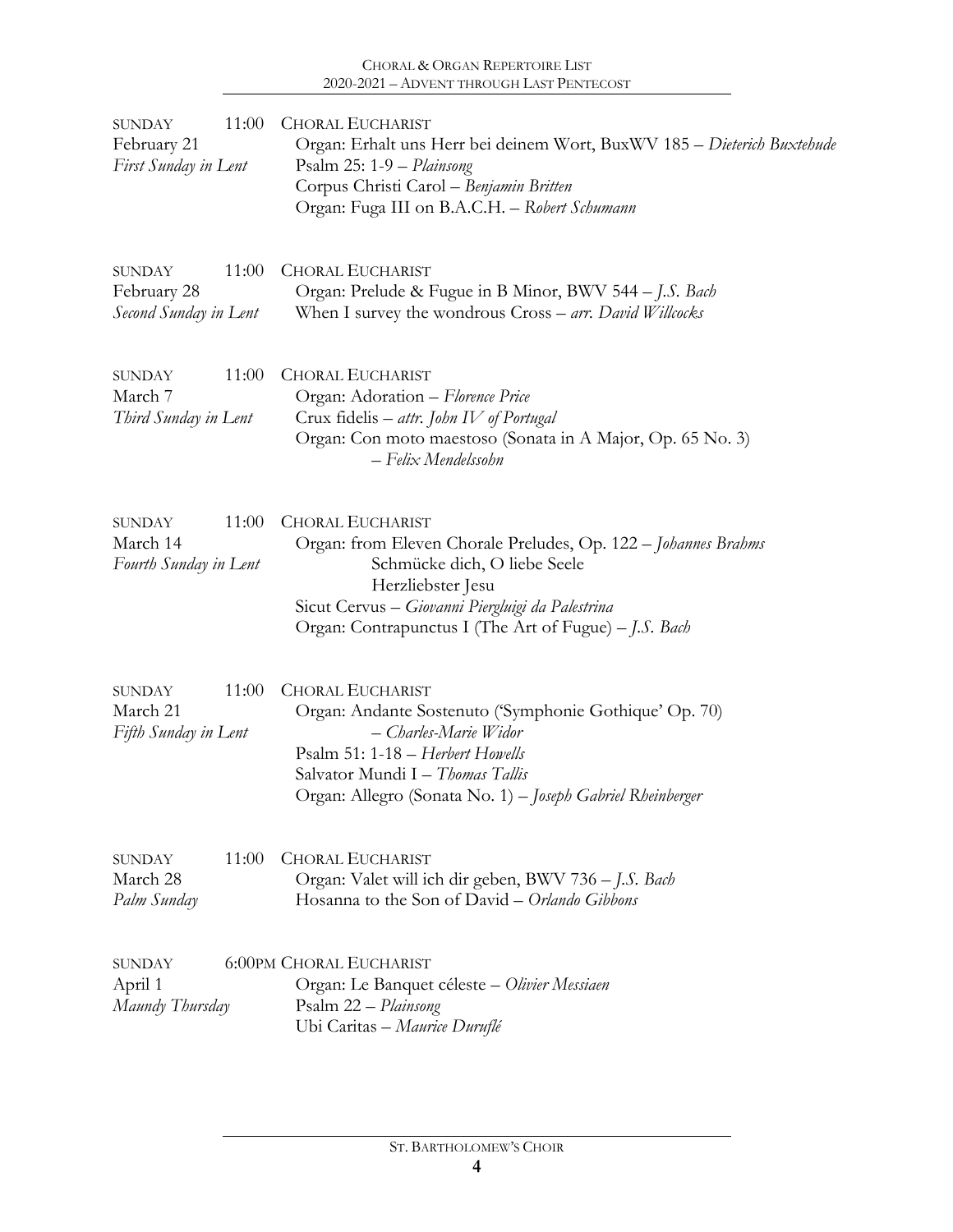| <b>SUNDAY</b><br>April 2<br>Good Friday                                 |       |                         | 12:00PM CHORAL EUCHARIST<br>Organ: Psalm Prelude (Set 2, No. 2) - Herbert Howells<br>Crux Fidelis – attr. John IV of Portugal<br>Nolo Mortem Peccatoris - Thomas Morley<br>Corpus Christi Carol - Benjamin Britten<br>When David heard - Thomas Tomkins<br>Even such is time – Bob Chilcott<br>Sicut Cervus - Giovanni Pierluigi da Palestrina<br>Jesu, grant me this I pray – Edward Cuthbert Bairstow<br>Were you there $-$ arr. Charles Winfred Douglas                                                                                                                                                              |
|-------------------------------------------------------------------------|-------|-------------------------|-------------------------------------------------------------------------------------------------------------------------------------------------------------------------------------------------------------------------------------------------------------------------------------------------------------------------------------------------------------------------------------------------------------------------------------------------------------------------------------------------------------------------------------------------------------------------------------------------------------------------|
| <b>SUNDAY</b><br>April 3<br>Holy Saturday:<br>The Great Vigil of Easter |       |                         | 7:00PM CHORAL EUCHARIST   with St. Bart's Singers & St. Bartholomew's Choristers<br>Psalm 136: 1-9, 23-26 - Plainsong<br>Psalm 46 – after Martin Luther<br>Psalm 114 – Edward Cuthbert Bairstow<br>Most Glorious Lord of Life - William H. Harris<br>Regina cæli – Gregor Aichinger<br>Organ: Toccata (Symphony No. 5) – Charles-Marie Widor                                                                                                                                                                                                                                                                            |
| <b>SUNDAY</b><br>April 4<br>Easter Day                                  | 11:00 | Prelude:                | FESTIVAL CHORAL EUCHARIST   with St. Bart's Singers, St. Bartholomew's<br>Choristers, & St. Bartholomew's Brass Ensemble<br>Trumpet Voluntary - Philip Lambro<br>Chorale - Michael Praetorius<br>Agnus Dei (Missa Veni sponsa Christi) – G.P. da Palestrina<br>Prelude for Brass Quartet - Burrill Phillips<br>Ricercar del duodecimo tuono - Andrea Gabrieli<br>Christ lag in Todesbanden - J.S. Bach<br>Morgenmusik – Paul Hindemith<br>Sonata pian'e forte - Giovani Gabrieli<br>Haec dies - William Byrd<br>Most Glorious Lord of Life - William H. Harris<br>Organ: Toccata (Symphony No. 5) - Charles-Marie Widor |
| <b>SUNDAY</b><br>April 11<br>Easter 2                                   | 11:00 | <b>CHORAL EUCHARIST</b> | Organ: O filii et filiae - Jeanne Demessieux<br>Now the green blade riseth $-$ arr. Simon Lindley<br>Alleluia (Exultate Jubilate, K. 165) - W.A. Mozart<br>Organ: La Résurrection du Christ (Livre du Saint Sacrement)<br>- Olivier Messiaen                                                                                                                                                                                                                                                                                                                                                                            |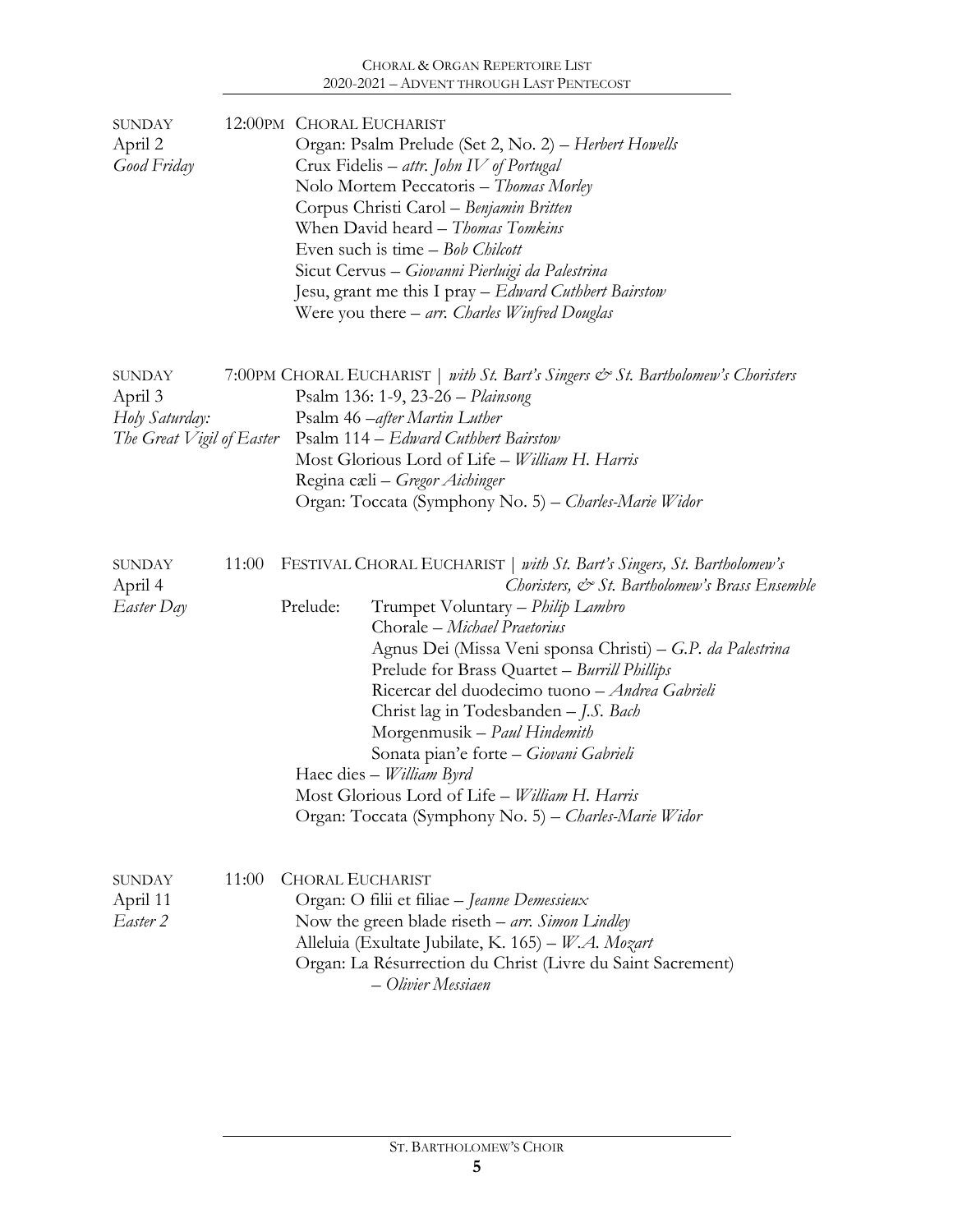| <b>SUNDAY</b><br>April 18<br>Easter 3           | 11:00 | <b>CHORAL EUCHARIST</b><br>Organ: The Peace may be exchanged (Rubrics) – Daniel Locklair<br>Rise Up, My Love, My Fair One - Healey Willan<br>Organ: Christ ist erstanden - Hermann Schroeder                                                 |
|-------------------------------------------------|-------|----------------------------------------------------------------------------------------------------------------------------------------------------------------------------------------------------------------------------------------------|
| SUNDAY<br>April 25<br>Easter 4                  | 11:00 | <b>CHORAL EUCHARIST</b><br>Organ: Pastorale, BWV 590 - J.S. Bach<br>Surrexit Pastor Bonus - Tomás Luis de Victoria<br>Organ: Toccata - John Weaver                                                                                           |
| <b>SUNDAY</b><br>May 2<br>Easter 5              | 11:00 | CHORALEUCHARIST<br>Organ: Sonata in A Major – Maria Anna Hernandez<br>What wondrous love is this - arr. Alice Parker and Robert Shaw<br>Organ: Alleluia (Five Liturgical Improvisations) - Victor Togni                                      |
| SUNDAY<br>May 9<br>Easter 6                     | 11:00 | <b>CHORAL EUCHARIST</b><br>Organ: Prelude on an Old Folk Tune - <i>Amy Beach</i><br>The Father's Love - Simon Lole<br>Organ: Alleluyas - Simon Preston                                                                                       |
| <b>SUNDAY</b><br>May 16<br>Easter 7             | 11:00 | <b>CHORAL EUCHARIST</b><br>Organ: Chant de Mai - Joseph Jongen<br>O Word of God incarnate - Fanny Mendelssohn, adapt. Paolo Bordignon<br>Organ: Præludium in F – Fanny Mendelssohn                                                           |
| <b>SUNDAY</b><br>May 23<br>The Day of Pentecost | 11:00 | <b>CHORAL EUCHARIST</b><br>Organ: Two Versets on "Veni Creator" – Nicolas de Grigny<br>Récit de Cromorne<br>En taille à 5 (Plein Jeu)<br>Repleti sunt omnes - Juan Battista Esquivel<br>Organ: Finale (Symphony No. 1 Op. 14) - Louis Vierne |
| SUNDAY<br>May $30$<br>Trinity Sunday            | 11:00 | <b>CHORAL EUCHARIST</b><br>Organ: Prelude & Fugue in E-flat Major, BWV 552 – J.S. Bach<br>Sic Deus dilexit mundum - Hieronymus Praetorius<br>Laus Trinitati – Hildegard von Bingen                                                           |
| SUNDAY<br>June 6<br>Sunday II after Pentecost   | 11:00 | <b>CHORAL EUCHARIST</b><br>Organ: Cortège Académique - Ernest MacMillan<br>Love bade me welcome - David Hurd<br>Organ: Cantilène et Prélude - Gabriel Pierné                                                                                 |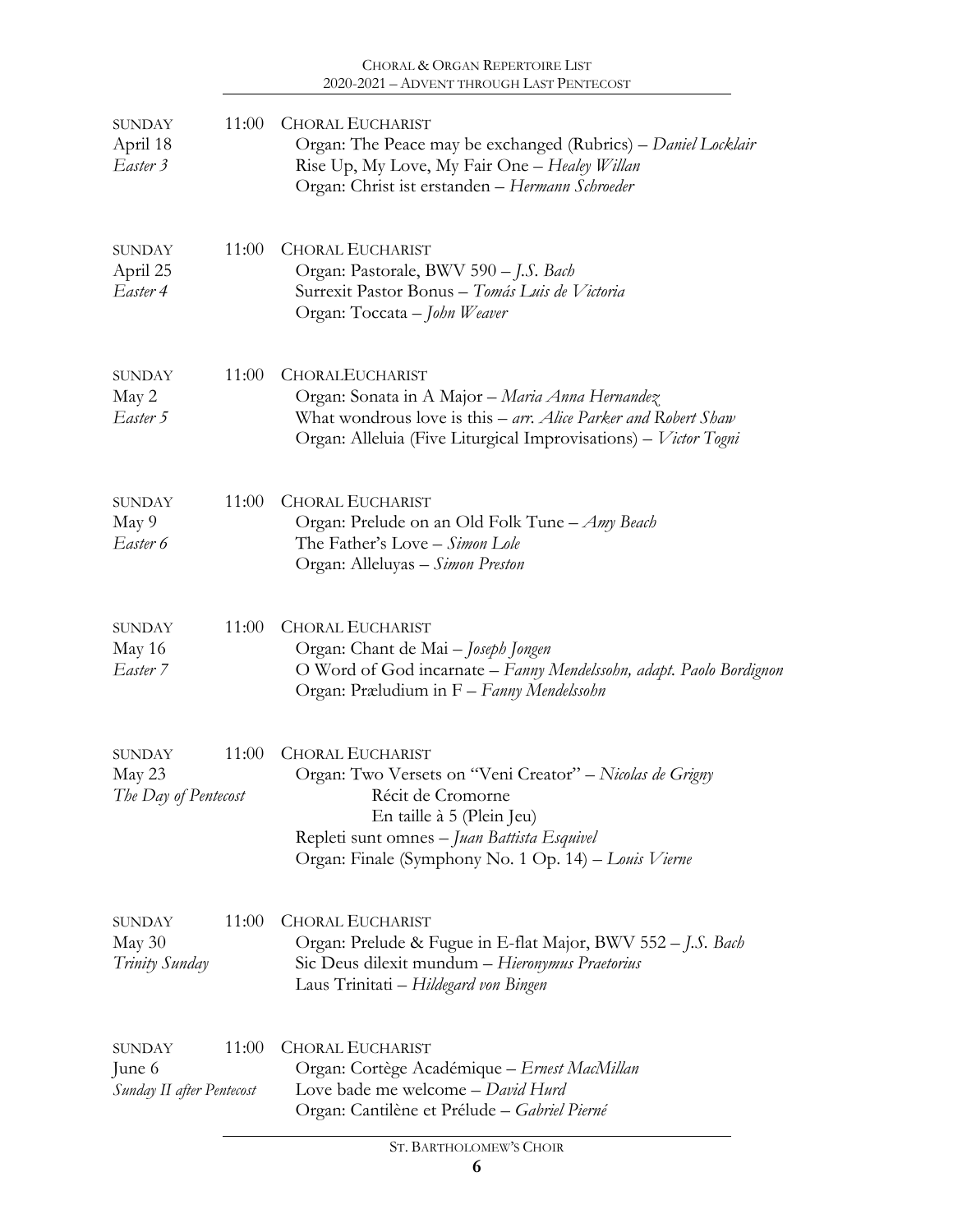| 11:00                            | <b>CHORAL EUCHARIST</b>                                                                                                                                                                                                                             |
|----------------------------------|-----------------------------------------------------------------------------------------------------------------------------------------------------------------------------------------------------------------------------------------------------|
| <b>SUNDAY</b>                    | Organ: Choral Song and Fugue - Samuel Sebastian Wesley                                                                                                                                                                                              |
| June 13                          | Thou wilt keep him in perfect peace - Samuel Sebastian Wesley                                                                                                                                                                                       |
| Sunday III after Pentecost       | Organ: Carillon de Longpont - Louis Vierne                                                                                                                                                                                                          |
| 11:00                            | CHORAL EUCHARIST   with St. Bart's Singers                                                                                                                                                                                                          |
| <b>SUNDAY</b>                    | Organ: Prelude, Fugue, and Ciacona - Dieterich Buxtehude                                                                                                                                                                                            |
| June 20                          | O Master, let me walk with thee – Calvin Hampton                                                                                                                                                                                                    |
| Sunday IV after Pentecost        | Organ: Toccata – Eugène Gigout                                                                                                                                                                                                                      |
| 11:00                            | <b>CHORAL EUCHARIST</b>                                                                                                                                                                                                                             |
| <b>SUNDAY</b>                    | Organ: Pièce d'Orgue, BWV 572 – J.S. Bach                                                                                                                                                                                                           |
| June 27                          | Benedic, anima mea, Domino – Claudin de Sermisy                                                                                                                                                                                                     |
| $S$ unday $V$ after Pentecost    | Organ: Grand Jeu - Pierre DuMage                                                                                                                                                                                                                    |
| 11:00<br><b>SUNDAY</b><br>July 4 | <b>CHORAL EUCHARIST</b><br>Organ: The Peace may be exchanged (Rubrics) - Dan Locklair<br>Independence Day (observed) O day of peace that dimly shines - Charles Hubert Hastings Parry<br>Organ: The People respond - Amen! (Rubrics) - Dan Locklair |
|                                  | Beginning Sunday, July 11, the full choir returned to in-person liturgies, providing<br>live choral repertoire for the first time since the beginning of the pandemic.                                                                              |

| <b>SUNDAY</b> | 11:00 CHORAL EUCHARIST                                                    |
|---------------|---------------------------------------------------------------------------|
| July 11       | Organ: Prelude and Fugue in G Major, BWV 550 – J.S. Bach                  |
|               | Sunday VII after Pentecost Communion Service in F Major - Harold E. Darke |
|               | Psalm 85: $8-13$ – Samuel Sebastian Wesley                                |
|               | O how amiable $-$ Ralph V aughan Williams                                 |
|               | Ubi Caritas – Maurice Duruflé                                             |
|               | Organ: Fanfare - John Cook                                                |

| SUNDAY                      | 11:00 CHORAL EUCHARIST                                   |
|-----------------------------|----------------------------------------------------------|
| July 18                     | Organ: Sonata in C Minor - Giovanni Battista Pescetti    |
| Sunday VIII after Pentecost | Missa Brevis – Giovanni Pierluigi da Palestrina          |
|                             | Psalm 23 – Edward Cuthbert Bairstow                      |
|                             | Draw us in the Spirit's Tether – Jack Ossewaarde         |
|                             | Organ: Prelude and Fugue in C Major, BWV 531 - J.S. Bach |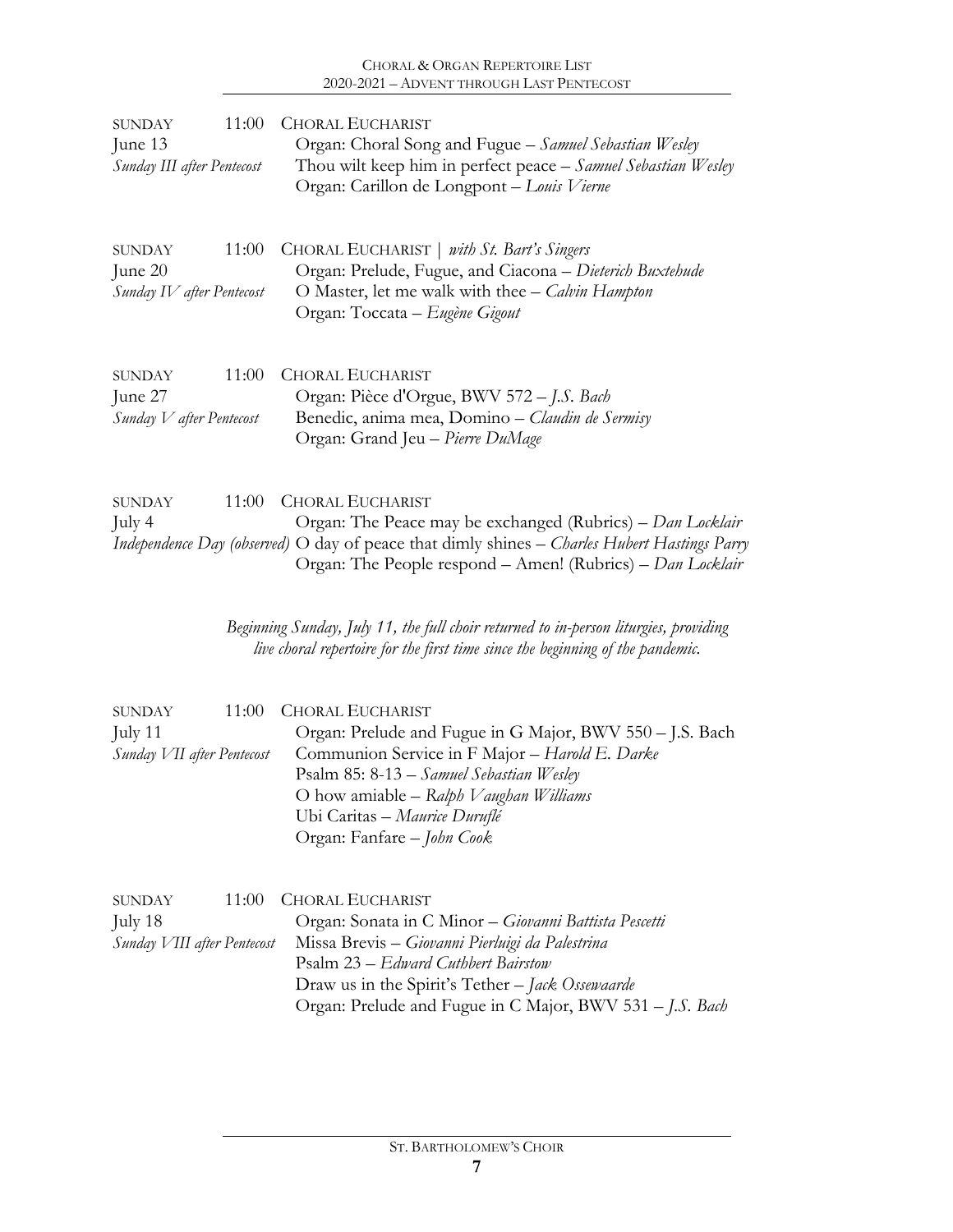| 11:00<br><b>SUNDAY</b><br>July 25<br>Sunday IX after Pentecost     | <b>CHORAL EUCHARIST</b><br>Organ: Allegro (Organ Concerto Op. 4 No. 1) - George Frideric Handel<br>Missa Secunda - Hans Leo Hassler<br>Psalm 145: 10-19 - William Marsh<br>Exultate Deo - Alessandro Scarlatti<br>Cibavit eos - William Byrd<br>Organ: Hora Gaudiosa, Op. 132, No. 5 - Marco Enrico Bossi                                                                |
|--------------------------------------------------------------------|--------------------------------------------------------------------------------------------------------------------------------------------------------------------------------------------------------------------------------------------------------------------------------------------------------------------------------------------------------------------------|
| 11:00<br><b>SUNDAY</b><br>August 1<br>Sunday X after Pentecost     | <b>CHORAL EUCHARIST</b><br>Organ: Two Inventions - Heinrich Nikolaus Gerber<br>Canterbury Mass - Anthony Piccolo<br>Psalm 78: 23-29 – Ivor Algernon Atkins<br>I will lift up mine eyes - Philip Ledger<br>Let thy merciful ears, O Lord - attr. Thomas Mudd<br>Organ: Prelude and Fugue in G Major, BWV 541 - J.S. Bach                                                  |
| 11:00<br><b>SUNDAY</b><br>August 8<br>Sunday XI after Pentecost    | <b>CHORAL EUCHARIST</b><br>Organ: Andante con moto, Op. 18 No. 1 - Alexandre Pierre François Boëly<br>Missa Aeterna Christi Munera – Giovanni Pierluigi da Palestrina<br>Psalm 34: $1-8 - David Hurd$<br>Ego sum panis vivus - Giovanni Pierluigi da Palestrina<br>O taste and see - Ralph V aughan Williams<br>Organ: Fugue in C Major, BuxWV 174 - Dieterich Buxtehude |
| 11:00<br><b>SUNDAY</b><br>August 15<br>Sunday XII after Pentecost  | <b>CHORAL EUCHARIST</b><br>Organ: Berceuse - Germaine Tailleferre<br>Missa de Sancta Maria Magdalena - Healey Willan<br>Psalm 39: 9-14 - W. Benjamin Hutto<br>My eyes for beauty pine - Herbert Howells<br>Ave verum corpus - Edward Elgar<br>Organ: Allegro (Organ Concerto Op. 7 No. 4) – George Frideric Handel                                                       |
| 11:00<br><b>SUNDAY</b><br>August 22<br>Sunday XIII after Pentecost | <b>CHORAL EUCHARIST</b><br>Organ: Choralfantasie über "Hallelujah! Gott zu loben," Op. 52, No. 3<br>– Max Reger<br>Mass for Four Voices - William Byrd<br>Psalm 34: 15-22 - Thomas Norris<br>Venite comedite - William Byrd<br>Tantum ergo Sacramentum - Maurice Duruflé                                                                                                 |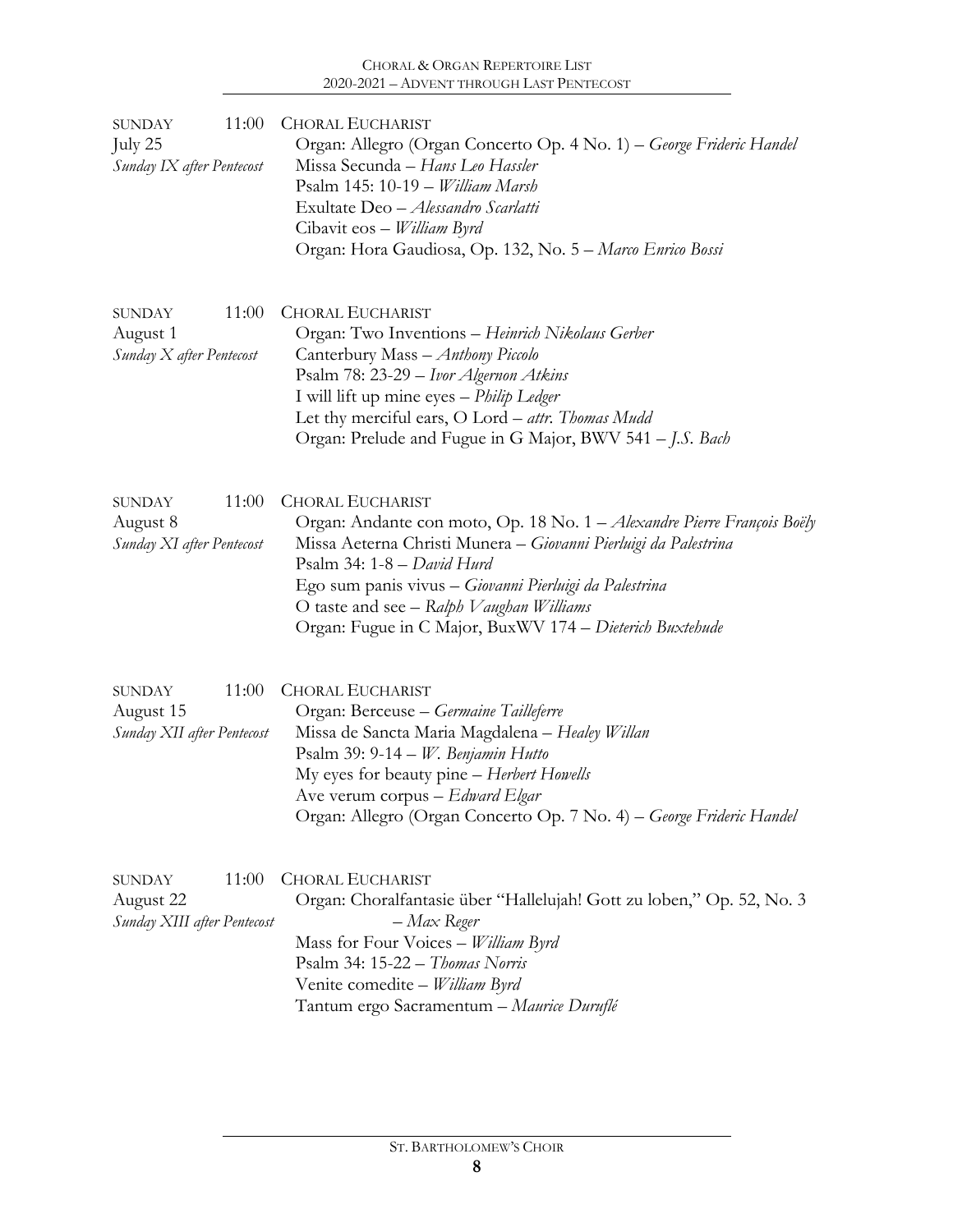| <b>SUNDAY</b><br>August 29<br>Sunday XIV after Pentecost            | 11:00 | <b>CHORAL EUCHARIST</b><br>Organ: Fantasia and Fugue in C Minor, BWV 537 - J.S. Bach<br>Missa in C ('Spatzen-Messe') K. 220 - W.A. Mozart<br>Psalm 15 – Christoper Gibbons<br>The Heavens are Telling – Franz Joseph Haydn<br>Humbly I adore thee $-$ arr. Jeffrey Smith<br>Organ: Final (Symphony No. 6), Op. 42 No. 2 – Charles-Marie Widor                                                            |
|---------------------------------------------------------------------|-------|----------------------------------------------------------------------------------------------------------------------------------------------------------------------------------------------------------------------------------------------------------------------------------------------------------------------------------------------------------------------------------------------------------|
| <b>SUNDAY</b><br>September 5<br>Sunday XV after Pentecost           | 11:00 | <b>CHORAL EUCHARIST</b><br>Organ: Toccata and Fugue in C Major, BWV 566A - J.S. Bach<br>Communion Service in B-flat - Charles Villiers Stanford<br>Psalm 146 – Thomas Norris<br>O for a thousand tongues to sing - Richard Shephard<br>Cantique de Jean Racine - Gabriel Fauré<br>Organ: Paean - Herbert Howells                                                                                         |
| <b>SATURDAY</b><br>September 11<br>Service of Solemn<br>Remembrance | 11:00 | <b>CHORAL EUCHARIST</b><br>Organ: Prelude & Fugue in G Major - Felix Mendelssohn<br>Communion Service in E Major - Harold E. Darke<br>For the fallen $-Douglas$ Guest<br>In our day of Thanksgiving - Richard Strutt<br>Crossing the bar $-$ C. Hubert. H. Parry<br>Organ: Fuga: Allegro moderato (Sonata No. 2, Op. 65) - Felix Mendelssohn                                                             |
| <b>SUNDAY</b><br>September 12<br>Sunday XVI after Pentecost         | 11:00 | <b>CHORAL EUCHARIST</b><br>Organ: Lyric for strings – George Walker, arr. Michael Hey<br>Communion Service in $A - Amy$ Beach<br>Psalm 116: 1-8 - William Crotch<br>For the Fallen - Douglas Guest<br>Greater love hath no man - John Ireland<br>Holy is the true light - William Harris<br>Organ: Prelude and Fugue in C Major, BWV 545 – J.S. Bach                                                     |
| <b>SUNDAY</b><br>September 19<br>St. Bartholomew's Day              | 11:00 | <b>CHORAL EUCHARIST</b><br>Organ: Prelude on "Rhosymedre" - Ralph Vaughan Williams<br>Mass for St. Bartholomew's - William K. Trafka<br>Psalm 91: $1-4$ - John Goss<br>I believe this is Jesus - African-American spiritual, arr. Undine Smith Moore<br>Come, my way, my truth, my life - Harold Friedell<br>To thee, O Comforter Divine - David McK. Williams<br>Organ: Crown Imperial - William Walton |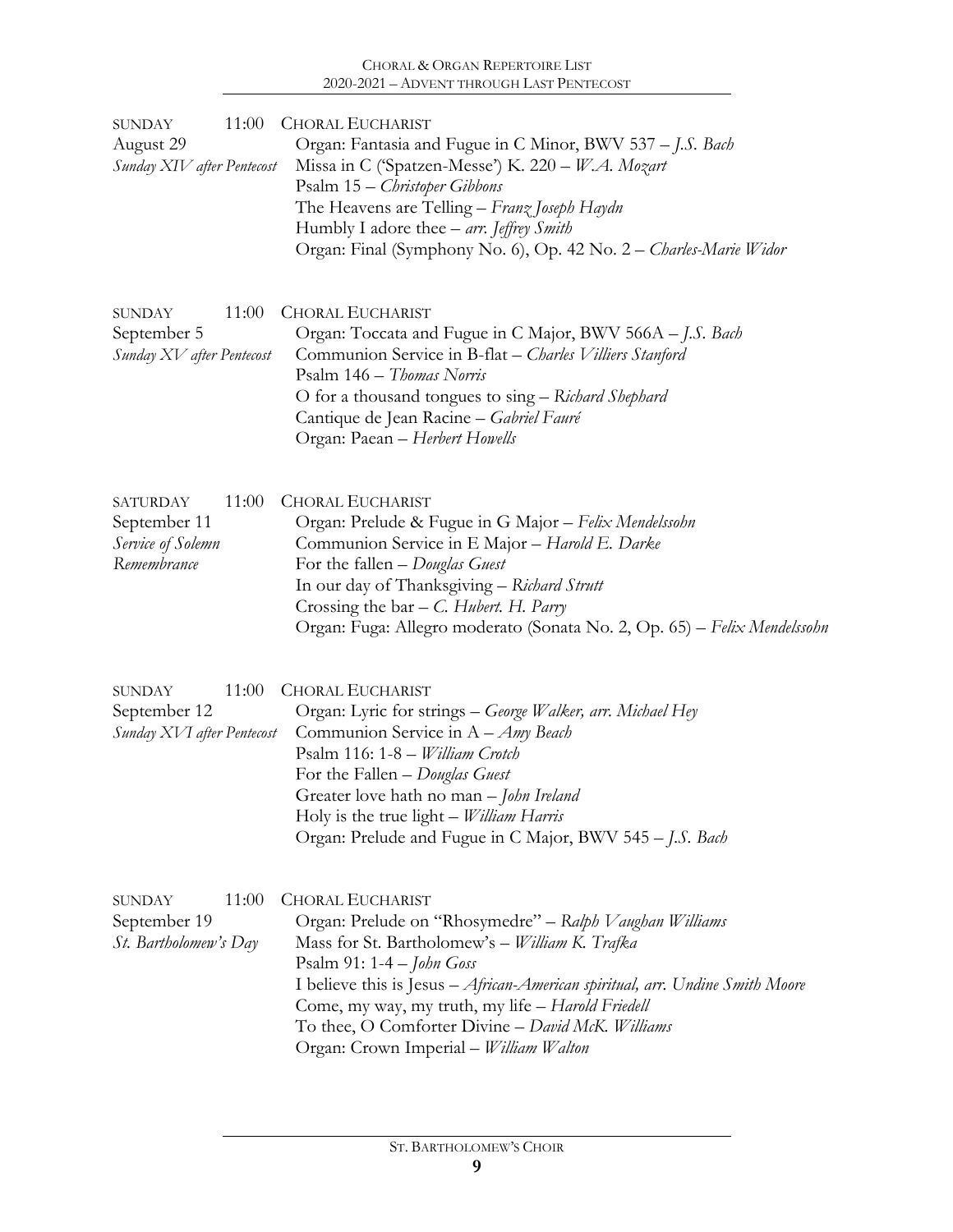| <b>SUNDAY</b><br>September 26                            | 11:00 | <b>CHORAL EUCHARIST</b><br>Organ: Prelude on "Nettleton" - Gerre Hancock<br>Sunday XVIII after Pentecost Missa 'Il me suffit' - Orlande de Lassus<br>Psalm 19: 7-14 – Stephen Darlington<br>How Blessed Are They (Nine Sacred Pieces) – Pyotr Ilyich Tchaikovsky<br>Os justi – Anton Bruckner<br>Organ: Festal Flourish - Gordon Jacob         |
|----------------------------------------------------------|-------|------------------------------------------------------------------------------------------------------------------------------------------------------------------------------------------------------------------------------------------------------------------------------------------------------------------------------------------------|
| <b>SUNDAY</b><br>October 3<br>St. Francis (observed)     | 11:00 | <b>CHORAL EUCHARIST</b><br>Organ: Allegro (Organ Concerto in F Major, HWV 295)<br>"The Cuckoo and the nightingale" - George Frideric Handel<br>Missa L'Hora Passa – Ludovico da Viadana<br>Psalm 121 – Henry Walford Davies<br>Exultate justi – Ludovico da Viadana<br>Venite ad me omnes - Felice Anerio<br>Organ: Epithalame - Healey Willan |
| <b>SUNDAY</b><br>October 10<br>Sunday XX after Pentecost | 11:00 | A CHORAL FEAST   with Orchestra<br>Organ: Prelude & Fugue in C Minor, BWV 546 - J.S. Bach<br>Missa Sancti Nicolai - Franz Joseph Haydn<br>Psalm 90: 12-17 – Samuel Sebastian Wesley                                                                                                                                                            |
| <b>SUNDAY</b><br>October 17<br>St. Luke (observed)       | 11:00 | <b>CHORAL EUCHARIST</b><br>Organ: Pastorale (24 Pièces en style libre) – Louis Vierne<br>Cantus Missae, Op. 109 - Joseph Gabriel Rheinberger<br>Psalm 147: 1-8 – Charles Villiers Stanford<br>Precious Lord – arr. Arnold Sevier<br>Organ: Tuba Tune - C.S. Lang                                                                               |
| SUNDAY<br>October 24<br>Sunday XXII after Pentecost      | 11:00 | <b>CHORAL EUCHARIST</b><br>Organ: Chorale Prelude on "Allein Gott in der Hoh sei Her" - J.S. Bach<br>Missa de Sancta Maria Magdalena - Healey Willan<br>Psalm 126 – Charles Villiers Stanford<br>O praise the Lord - Adrian Batten<br>When the Lord Turned Again - Adrian Batten<br>Organ: Grand Choeur Dialogué - Eugène Gigout               |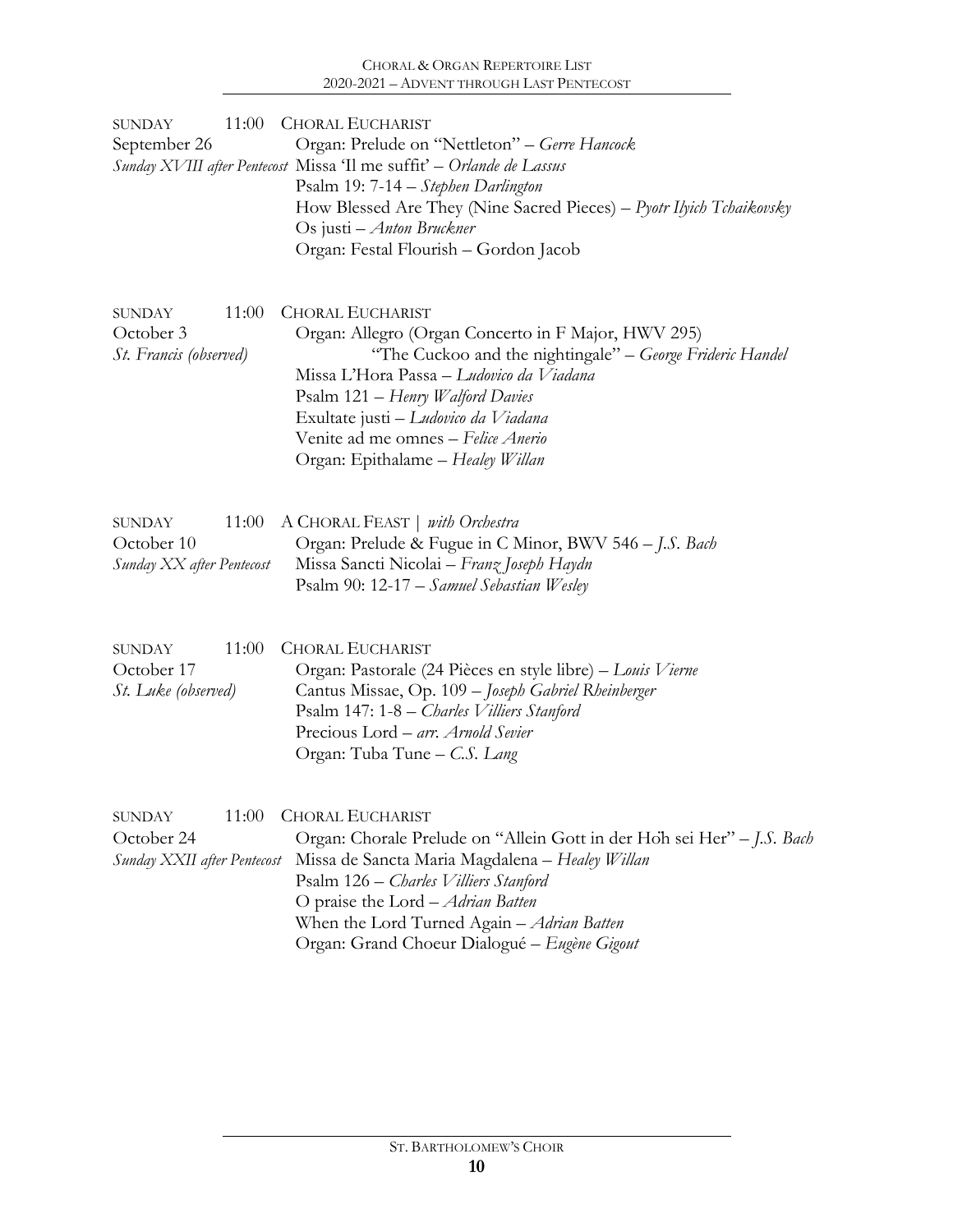| <b>SUNDAY</b><br>October 31                           | 11:00 | <b>CHORAL EUCHARIST</b><br>Organ: A Meditation on "Brother James' Air" - Harold Darke<br>Sunday XXIII after Pentecost Missa Ego Flos Campi - Juan Gutíerrez de Padilla<br>Psalm 119: $1-8$ – James Nares<br>Beati quorum via - Charles Villiers Stanford<br>Tantum ergo sacramentum – Déodat de Séverac<br>Organ: Batalla de Torres - Joseph de Torres y Vergara               |
|-------------------------------------------------------|-------|--------------------------------------------------------------------------------------------------------------------------------------------------------------------------------------------------------------------------------------------------------------------------------------------------------------------------------------------------------------------------------|
| <b>SUNDAY</b><br>November 7<br>All Saints (observed)  | 11:00 | A CHORAL FEAST<br>Requiem, Op. 9 – Maurice Duruflé<br>Organ: Prélude (Suite, Op. 5) - Maurice Duruflé                                                                                                                                                                                                                                                                          |
| <b>SUNDAY</b><br>November 14                          | 11:00 | CHORAL EUCHARIST WITH BAPTISM<br>Organ: Adagio (Symphony No. 6) - Charles-Marie Widor<br>Sunday XXV after Pentecost O Word of God incarnate - Fanny Mendelssohn, adapt. Paolo Bordignon<br>Benedicite Deum cæli - Antoine de Longueval<br>Organ: Prelude and Fugue in A Minor, BWV 543 – J.S. Bach                                                                             |
| <b>SUNDAY</b><br>November 21<br><b>Last Pentecost</b> | 11:00 | <b>CHORAL EUCHARIST</b><br>Organ: Capriccio - John Ireland<br>Mass for St. Bartholomew's - William K. Trafka<br>Psalm 93 – George Alexander Macfarren<br>Let thy hand be strengthened (Coronation Anthem No. 2)<br>– George Frideric Handel<br>Let all mortal flesh keep silence - Edward Cuthbert Bairstow<br>Organ: Prelude and Fugue in B Major, Op. 7 No. 1 - Marcel Dupré |

|                  | WEDNESDAY 6:00PM CHORAL EUCHARIST                                         |
|------------------|---------------------------------------------------------------------------|
| November 21      | Organ: Chorale Prelude on "Nun dankett alle Gott," BWV 657                |
| Thanksgiving Eve | $-I.S.$ Bach, arr. Virgil Fox                                             |
|                  | Psalm 126 – Charles Villiers Stanford                                     |
|                  | For the fruit of all creation - Francis Jackson, arr. Alexander Pattavina |
|                  | Simple Gifts – attrib. Joseph Brackett, arr. Aaron Copland                |
|                  | Organ: Chorale Improvisation on Nun danket alle Gott, Op. 65 No. 59       |
|                  | – Sigfrid Karg-Elert                                                      |
|                  |                                                                           |